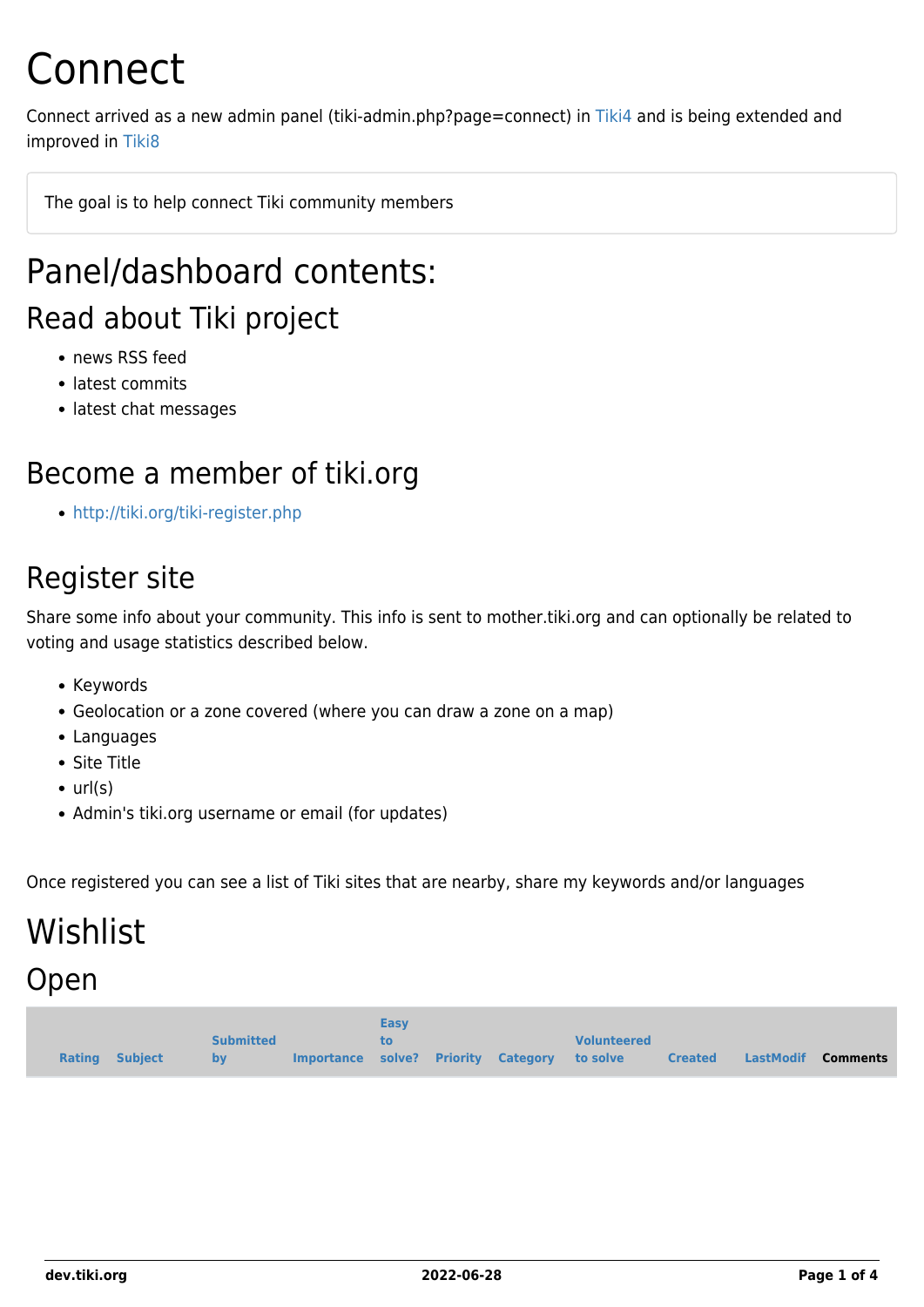| Rating                                                                                                                  | <b>Subject</b>                                                                                         | <b>Submitted</b><br>by | <b>Importance</b> | <b>Easy</b><br>to<br>solve? | <b>Priority</b> | <b>Category</b>                                                                                                           | <b>Volunteered</b><br>to solve | <b>Created</b> |                       | LastModif Comments         |
|-------------------------------------------------------------------------------------------------------------------------|--------------------------------------------------------------------------------------------------------|------------------------|-------------------|-----------------------------|-----------------|---------------------------------------------------------------------------------------------------------------------------|--------------------------------|----------------|-----------------------|----------------------------|
| ***<br>1★★<br>***<br>1★★<br>***<br><b>1**</b><br>***<br><b>1**</b><br>***<br>1★★<br>$(0)$ <sup><math>\odot</math></sup> | Please explain<br><b>GUI dialog</b>                                                                    | hman                   | 3                 | 10<br>easy                  | 30              | • Support<br>request                                                                                                      |                                | 2021-03-10     | 2021-03-10            | 22<br>$h$ man-14<br>Mar 21 |
| ***<br>1★★<br>***<br><b>1**</b><br>***<br><b>1**</b><br>***<br>1★★<br>***<br>计女女<br>$(0)$ $\odot$                       | Send info to<br>mother.tiki.org<br>(Connect)<br>throws error<br>404: Remote<br>service<br>inaccessible | Xavier de<br>Pedro     | 6                 | $\overline{4}$              | 24              | $\cdot$ Error<br>$\bullet$<br>Community<br>projects<br>• Dogfood<br>on a<br>*.tiki.org<br>site<br>$\bullet$<br>Regression |                                |                | 2016-05-20 2017-01-09 | $\mathbf 0$                |
| ***<br>1★★<br>***<br><b>1**</b><br>***<br><b>1**</b><br>***<br><b>1**</b><br>***<br>计女女<br>$(0)$ $\odot$                | 12.x & 13.x<br>Feature<br>Connect: 'Fill<br>form' button<br>does nothing                               | Xavier de<br>Pedro     | $\overline{2}$    | $\overline{7}$              | 14              | $\bullet$<br>Regression                                                                                                   |                                |                | 2014-07-30 2014-07-30 | $\mathbf 0$                |

#### Pending

|                   |                  |                                              | <b>Easy</b> |  |                    |                                   |  |
|-------------------|------------------|----------------------------------------------|-------------|--|--------------------|-----------------------------------|--|
|                   | <b>Submitted</b> |                                              | tο          |  | <b>Volunteered</b> |                                   |  |
| Rating Subiect by |                  | Importance solve? Priority Category to solve |             |  |                    | <b>Created LastModif Comments</b> |  |

### Closed

#### [\[+\]](#page--1-0) Feedback about preferences

Three simple voting buttons for each pref

- Like (general adoration)
- Fix (interesting but broken)
- WTF (What's this feature?)

This will be sent back to mother.tiki.org for statistical purposes, which will serve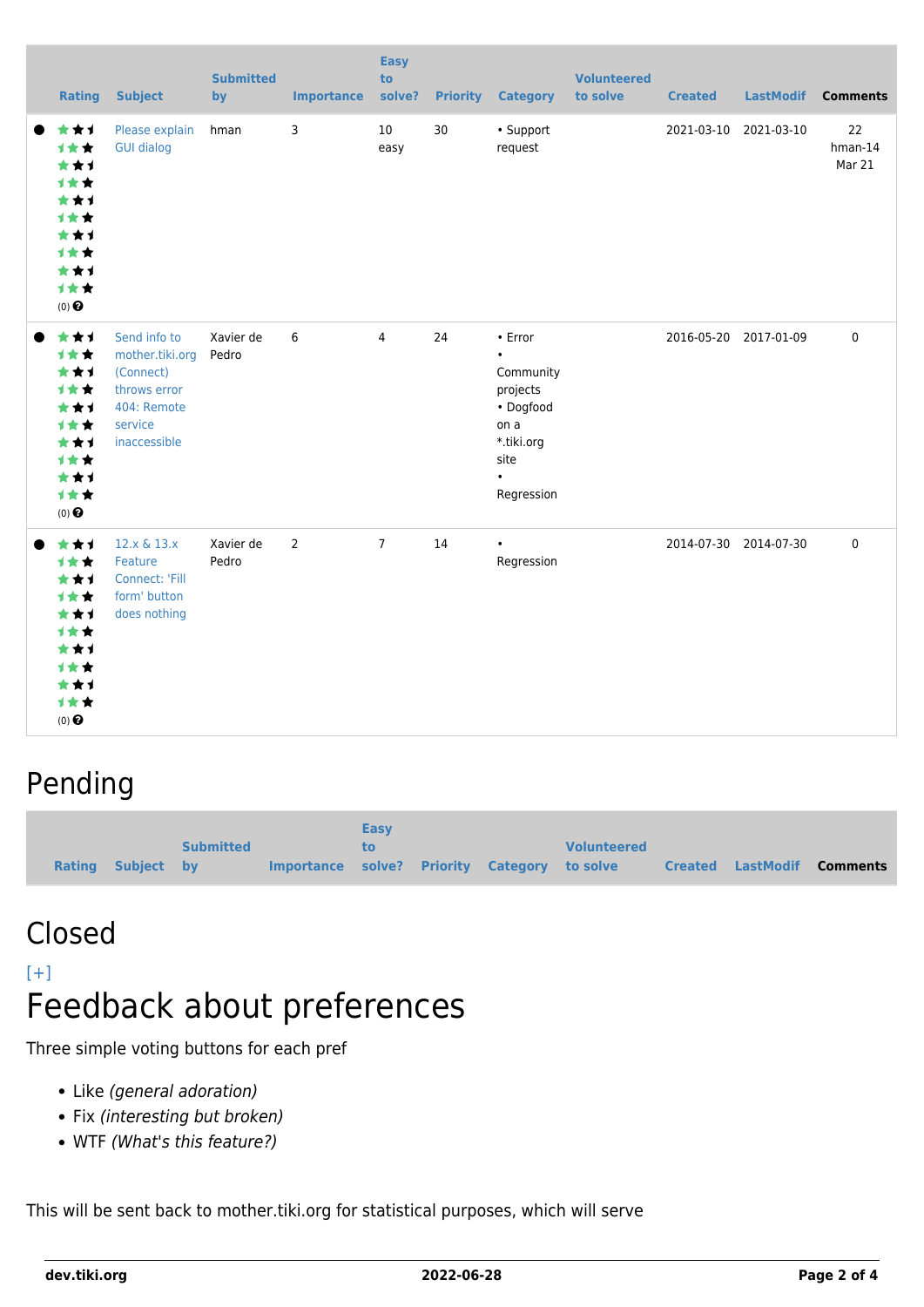- as the basis to generate [Custom admin panels](https://dev.tiki.org/Preferences#Custom_admin_panels)
- to dynamically update the [ratings about features](http://doc.tiki.org/features)

## Usage statistics collection

As well as the above there will be the option (by default?) to send anonymous usage statistics to mother.tiki.org. This will record over time how your site is using:

- Preferences
- Modules
- Plugins
- Simple object counts (pages, blog posts, forum posts, comments etc)

This can then be combined with statistics from [SVN](https://sourceforge.net/project/stats/?group_id=64258&ugn=tikiwiki) and the votes as described above to map out which features are being used and enjoyed, which ones need attention and which ones can be removed or tidied up.

### Other ways to help Subscribe

- security mailing list
- devel

#### Connect to the Tiki community

- via Facebook, Twitter, indenti.ca etc.
- IRC chat room (popup or iframe within Tiki)
- live.tiki.org with [BigBlueButton](https://dev.tiki.org/BigBlueButton)

#### Help Tiki

- RSS feed about ways to help (vote for Tiki, etc.)
	- [Generate valid RSS feeds from wiki pages, useful for ad serving and remote management of](https://dev.tiki.org/wish3103) [content, like a site footer](https://dev.tiki.org/wish3103)
- Powered by
- Banner ads
- Affiliates

Perhaps this should merge with [Viral Tiki?](http://tiki.org/Viral%20Tiki)